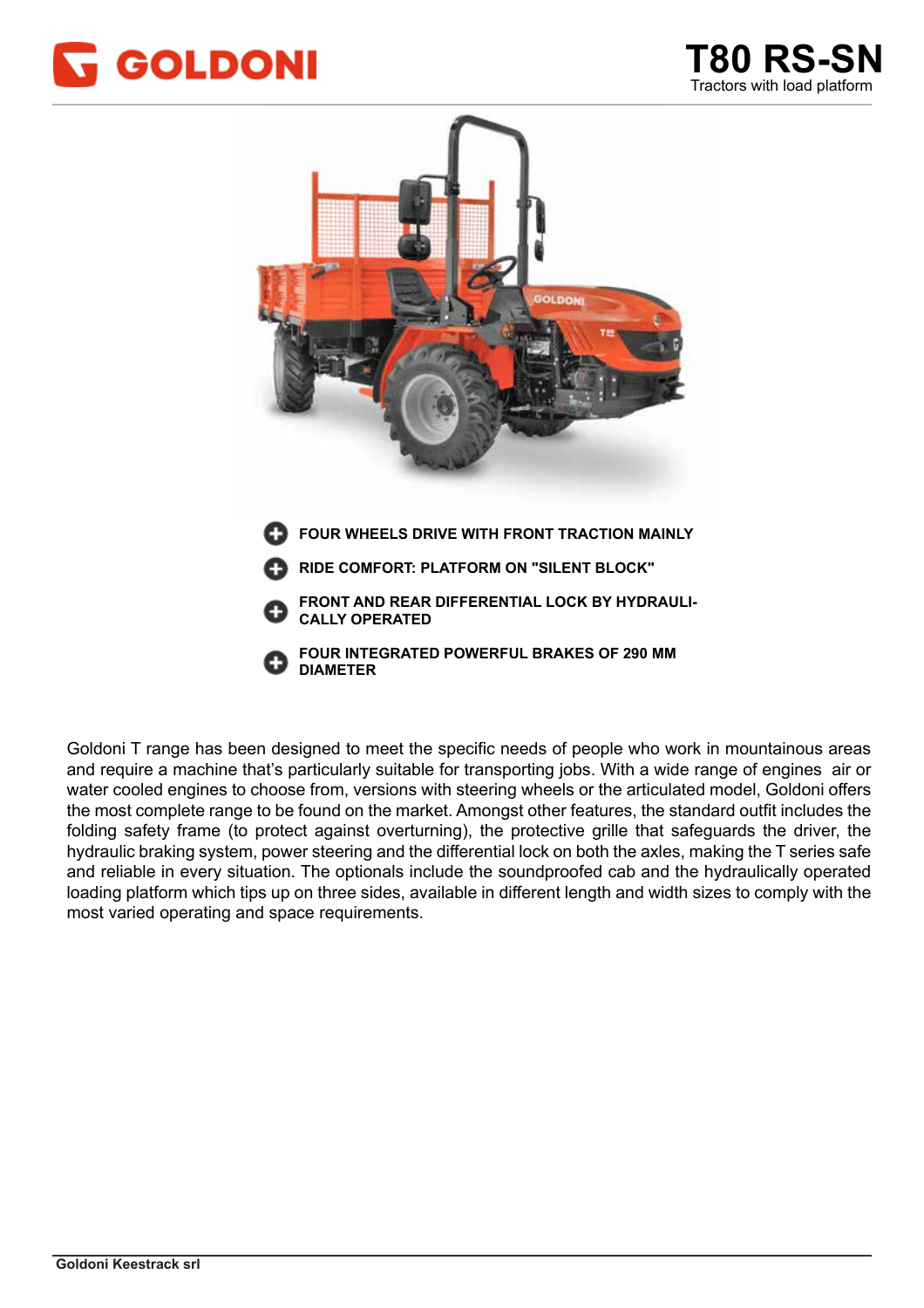## **GOLDONI**

**TECHNICAL FEATURES**

 $\bullet$  standard |  $\bullet$  on demand |  $\bullet$  not available

| <b>DESCRIPTION</b>                 | <b>VALUE</b>                                                                    |
|------------------------------------|---------------------------------------------------------------------------------|
| <b>MODEL</b>                       |                                                                                 |
| Type                               | • Tractor with loading platform                                                 |
| <b>Structure</b>                   | • Self supporting integral                                                      |
| Version                            | • Articulated (in the middle)                                                   |
| <b>ENGINE</b>                      |                                                                                 |
| <b>Trademark</b>                   | $\bullet$ VM                                                                    |
| Model                              | $\bullet$ D703 IE3                                                              |
| Fuel supply                        | • Diesel                                                                        |
| Rated power (ECE R120)             | ● 48,6 KW / 66 HP                                                               |
| Legislation on emission            | STAGE 3B                                                                        |
| Number of cylinders                | $\bullet$ 3                                                                     |
| Aspiration                         | • Intercooler turbocharged                                                      |
| Nominal rate                       | $\bullet$ 2600 rev/min                                                          |
| Cooling                            | • On liquid                                                                     |
| Swept volume                       | $\bullet$ 2082 cm3                                                              |
| Specific fuel consumption          |                                                                                 |
| (maximum torque speed)             | $\bullet$ 212 g/KWh                                                             |
| Max torque                         | • 260Nm@1200rpm                                                                 |
| Torque reserve                     | • 31,3%                                                                         |
| Air filter                         | $\bullet$ Dry                                                                   |
| Tank capacity                      | $\bullet$ 38 litres                                                             |
|                                    | VTR (Reinforced plastic with                                                    |
| Engine bonnet                      | glass)                                                                          |
| <b>TRANSMISSION</b>                |                                                                                 |
|                                    | Mechanical drive, four-wheel                                                    |
| Type transmission                  | drive                                                                           |
| Type gearbox                       | • 8+8 synchronized                                                              |
| Gearbox control                    | • Mechanical with middle levers                                                 |
| Clutch                             | · Dry monodisc, diameter 11"                                                    |
| Clutch control                     | Mechanical system through<br>pedal                                              |
| Security                           | PUSH & START device on the<br>clutch pedal                                      |
| Type reverser                      | • Mechanic                                                                      |
| Reverse control                    | $\bullet$ Lever                                                                 |
| Rear differential lock             | • Hydraulic                                                                     |
| Rear traction engagement           | • Mechanical with lever                                                         |
| Front differential lock            | • Hydraulic                                                                     |
| Front swinging                     | $\bullet$ 15° right side + 15° left side                                        |
| Maximum speed (homologated)        | $\bullet$ 40 Km/h                                                               |
| <b>BRAKES</b>                      |                                                                                 |
| <b>Braking</b>                     | Self-centering drum brakes,<br>• hydraulic control, separate<br>double circuit. |
| Secondary and parking brake        | Acting on rear wheels, by<br>indipendent mechanical control                     |
| <b>STEERING WHEEL</b>              |                                                                                 |
| Steering wheel system              | Hydrostatic                                                                     |
| Swinging front axle                | $37^\circ$                                                                      |
| <b>REAR PTO</b>                    |                                                                                 |
| Type                               | Indipendent single shaft                                                        |
| Indipendent speed from the gearbox | 540 rpm                                                                         |
| Rotation way (looking at the pto)  | Clockwise<br>$\bullet$                                                          |
| Version                            | $\bullet$ 6 grooves 1-3/8"                                                      |
| Clutch                             | Mechanical with dry disc (same<br>transmission plate clutch)                    |
| Clutch control                     | • Mechanical with lever                                                         |
|                                    | PUSH & START device on                                                          |
| Security                           | PTO selector                                                                    |
| <b>ELECTRICAL FITTINGS</b>         |                                                                                 |
| Battery                            | ● 12V 680A 74Ah                                                                 |
| Security                           | Battery disconnection<br>$\bullet$                                              |
| Instrument                         | Digital / analogic<br>$\bullet$                                                 |

| <b>DESCRIPTION</b>                               | <b>VALUE</b>                                         |
|--------------------------------------------------|------------------------------------------------------|
| Rotating lamp                                    | O Orange                                             |
| <b>OPERATING POSITION</b>                        |                                                      |
| Platform                                         | Semi-platform                                        |
| Platform support                                 | • Silent-block                                       |
| Front mudguard                                   | • Body integrated                                    |
| Front mudguard protection                        | · Rubber profile                                     |
| Roll-bar                                         | • Central, all-tilting                               |
| Security                                         | • Driver guard grille                                |
| Left rearview mirror                             | · Adjustable                                         |
| Seat                                             | On spring suspension, with<br>seat belt              |
| Seat adjustment                                  | Horizontal, vertical, driver<br>weight               |
| Tool box                                         | $\bullet$ Yes                                        |
| Use and maintenance manual                       | $\bullet$ Yes                                        |
| <b>TOWING DEVICES</b>                            |                                                      |
| Rear tow hook                                    | Category CEE/CEE-X/CEE-Y<br>adjustable               |
| <b>LOADING PLATFORM</b>                          |                                                      |
| Type of platform                                 | Tipping, with 4 sides, steel<br>made                 |
| Type of sides                                    | Steel made, interchangeable<br>with ribs             |
| Type of lifting                                  | Hydraulic with 5 segments<br>cylinder                |
| Type of tip                                      | • Three-sided (left/rear/right)                      |
| Platform dimensions "L"                          | Lenght 2400 mm; width 1300<br>O<br>mm; height 400 mm |
| Platform dimensions "XL"                         | Lenght 2400 mm; Width 1500<br>O<br>mm; Height 400 mm |
| <b>WEIGHTS AND DIMENSIONS</b>                    |                                                      |
| Wheelbase                                        | $\bullet$ 2280 mm                                    |
| Lenght (front bumper / rear<br>platform)         | $\bullet$ 4680 mm                                    |
| Height with ROPS (min-max)                       | $\bullet$ 2185 mm                                    |
| Height at steering wheel (min-max)               | $\bullet$ 1310 mm                                    |
| Loading platform height                          | $\bullet$ 860 mm                                     |
| Connection angle                                 | $\bullet$ 20°                                        |
| Front protrusion (wheel centre/front<br>bumper)  | 1330                                                 |
| Back protrusion (wheel centre/rear<br>drop side) | 1070 mm                                              |
| Ground clearance (min-max)                       | 245 mm                                               |
| Distance between insides of tyres                | 754 - 927 mm                                         |
| Minimum turning radius (internal)                | $4,25 \; m$<br>$\bullet$                             |
| Weight with roll-bar                             | • 1970 Kg                                            |
| Load capacity with roll bar                      | • 2620 Kg                                            |
| Fully load overall weight with roll bar          | 4500 Kg<br>٠                                         |
| Maximum towable mass (with                       |                                                      |
| mechanical braking system), with<br>roll bar     | 6000 Kg                                              |
| <b>WHEELS</b>                                    |                                                      |
| Set of 4 wheels on fix disc                      | 10.0/75-15.3                                         |

**TRO RS-SN** 

Tractors with load platform Tractors with load platform